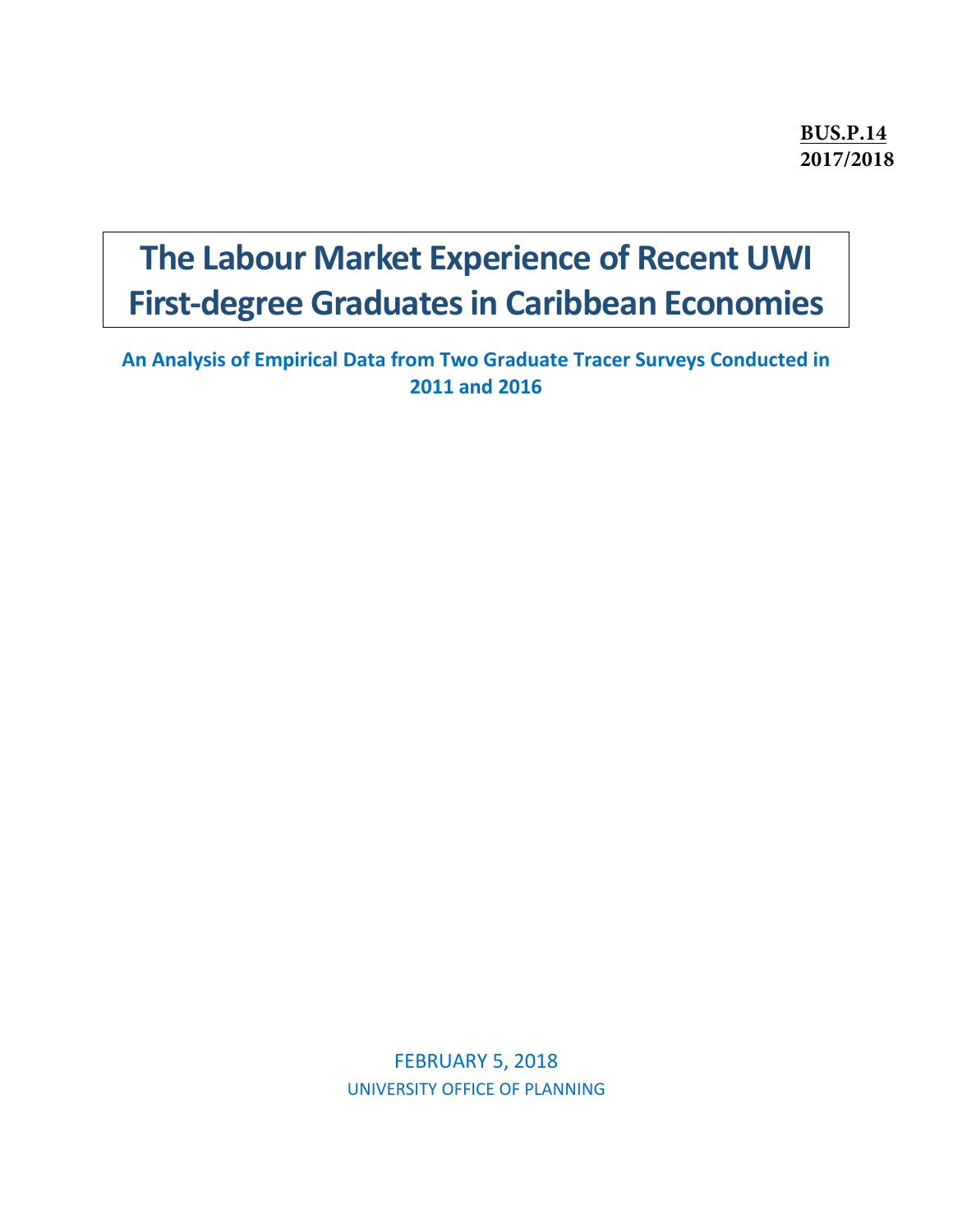# **1. EXECUTIVE SUMMARY**

This paper analyses the experience of UWI first-degree graduates in the labour market across the region. The tracer survey was done on two cohorts, 2009 and 2014 graduates. The surveys were conducted in early 2011 and 2016, respectively.

Among the insights the tracer survey seeks to provide are: employment rates of UWI first-degree graduates, the incidence of underemployment, employment by sector, median Income levels (nominal and real), gender differentials in graduate income and, the main areas of employment. In addition, feedback is sought from graduates on how the seven key attributes of a UWI graduate have prepared them for the labour market. The results from the survey point to some interesting observations.

### *The Aggregate Level – All UWI Graduates*

- **Majority of UWI graduates found employment one year after graduation** Overall employment rates for UWI graduates for 2011 and 2016 reveal that the majority of graduates, just over 80%, found employment at least one year after graduation. There was a marginal decline in employment rates over the period moving from 83.5% in 2011 to 80.5% in 2016.
- **Employment rates varied across Faculty** At the faculty level there were some notable variations in employment rates. In 2016 there were above average rates (over 80.5%) for Education (94.9%), Medical Sciences (83.6), Engineering (82.7%) and Social Sciences (80.5%) while below average employment rates were observed for Food and Agriculture (70%), Science and Technology (73.8%) and Humanities (80.2%).
- **Notable levels of underemployment were observed**  19.1% of employed graduates in 2016 were underemployed i.e. in low-level jobs that require a minimum of secondary level education. The corresponding figure for 2011 was 14.7%. This level of under-employment revealed a "waste" of investment in higher education skills
- **Underemployment was concentrated in specific Faculties** Notable levels of underemployment (level 2 jobs) were observed for graduates from Social Sciences (27.2% in 2011 and 28.3% in 2016), Humanities (17.7% in 2011 and 2016), Sciences and Technology (15.9% in 2016), Food and Agriculture (29% in 2011).

## *Results disaggregated by Country/Country Grouping*

- **Employment rates varied across the region** The Employment rate in the OECS was higher than the MDC's with 88.1% in 2016. The employment rates for the corresponding period were 82.2% for Barbados, 81.6% for Trinidad and Tobago and 78.9% for Jamaica.
- **Underemployment rates varied across the region** The Barbadian economy showed a high prevalence of underemployment with 27.3% of employed graduates being in unskilled jobs in 2016, followed by Jamaica (19.8%), Trinidad and Tobago (15.9%) and OECS (11.9%).